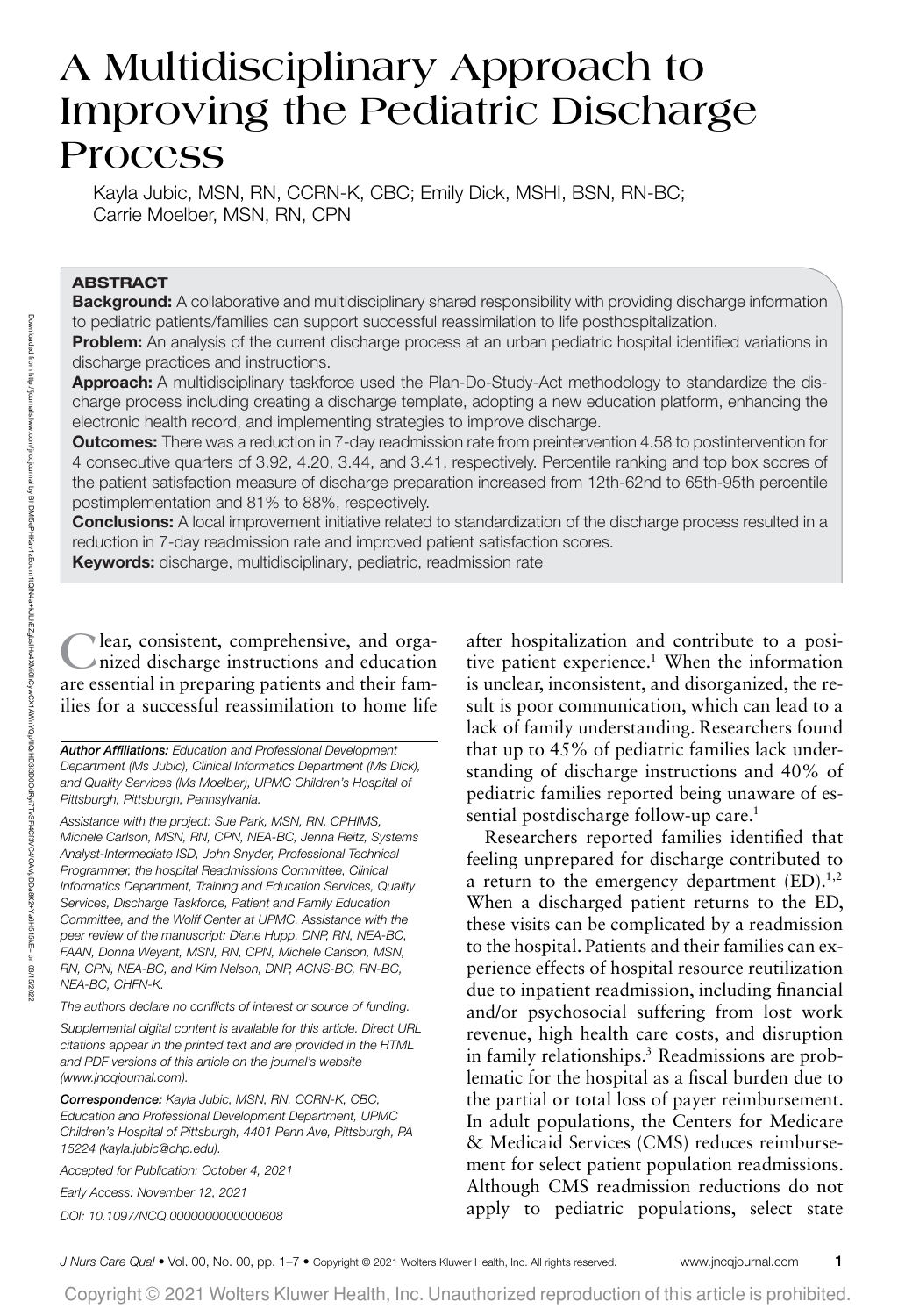Medicaid programs disincentivize readmissions using similar reimbursement reductions strategies.<sup>4</sup>

# **PROBLEM**

A multidisciplinary project team analyzed current processes at an urban pediatric hospital affiliated with an academic medical center, in the mid-Atlantic region of the United States, which revealed inconsistent discharge processes and no standardization of a discharge instruction document. Traditionally, physicians and advanced practice providers (APPs) completed a portion of the discharge instructions within a system application embedded in the electronic health record (EHR). Nursing staff supplemented patient and family education through an independent system application outside of the EHR. In addition, physicians and APPs did not have access to the independent system and frequently used external, web-based resources for discharge instructions. Therefore, patients and families received inconsistent and varying instructions due to the lack of coordination between the various providers and system applications. Documents created and printed from both patient and family and EHR systems were not standardized in appearance, including multiple font styles, font sizes, and accent markings, resulting in a less than friendly, easy-to-read document.

Two of the metrics used by the hospital to evaluate effectiveness of the patient discharge experience are the Agency for Healthcare Research and Quality (AHRQ) Consumer Assessment of Healthcare Providers and Systems (CAHPS) Child Hospital Survey administered by Press Ganey Associates and the 7-day readmission rate. The 7-day readmission rate for the hospital was above the internal target, with a rate of 4.58, and the CAHPS Child Hospital Survey patient experience ranged between the 12th and 62nd percentile related to discharge. These metrics prompted the development of a multidisciplinary team to evaluate current discharge processes and identify opportunities to improve patient care. The purpose of this project was to improve the discharge process, increase patient experience scores related to discharge, and decrease the hospital 7-day readmission rate.

## **LITERATURE REVIEW**

Developing an understandable, fluid patient discharge document that meets the needs of the patient and family is critical when planning for discharge.2,5,6 Research has shown there is a link between poorly written instructions and increased readmission risk after discharge.<sup>5,7</sup> The standardization of certain elements of discharge can improve communication between the hospital staff, patients, and families.<sup>2,7</sup> Literature supports that standardizing the hospital's discharge process increases effective communication and engagement, decreases the risk of missing information, and ensures patients and families receive consistent information.2,5,6 In addition to standardization, recent evidence suggests that "multifaceted interventions are more promising in reducing unplanned readmissions than individual interventions, which supports the development and implementation of bundled interventions."2

Improvement with patient satisfaction and experience throughout the discharge process is an integral strategy for reducing hospital readmissions.4,8 Hospital systems that have higher patient satisfaction and experience with the discharge process have positive health outcomes and fewer readmissions.4,8 Improving patient and family satisfaction and experience during discharge includes best practice strategies such as eliminating distractions, committing to sit with the patient and family during instruction review, including patients in age-appropriate discussion, and ensuring understanding of instructions and readiness for discharge.1,2,6,9-11 The initiation of the commitment to sit demonstrates a value in patient- and family-centered care, increases interpersonal communication, and allows for an improved patient experienece.<sup>9,11</sup> The teach-back technique evaluates patients' and families' understanding of information and identifies inaccuracies that may be a result of health literacy, difficulty understanding treatment plans, or miscommunication between the health care team and family.<sup>2,7,10</sup> Teach-back is a method of assessing understanding by asking the patient and family to state in their own words what they need to know or do about their health.12

# **APPROACH**

The project was conducted at 313-bed, inpatient, urban pediatric hospital associated with an academic medical center.13 This hospital sees nearly 110 000 ED and express care visits, completes around 19 900 surgical procedures, has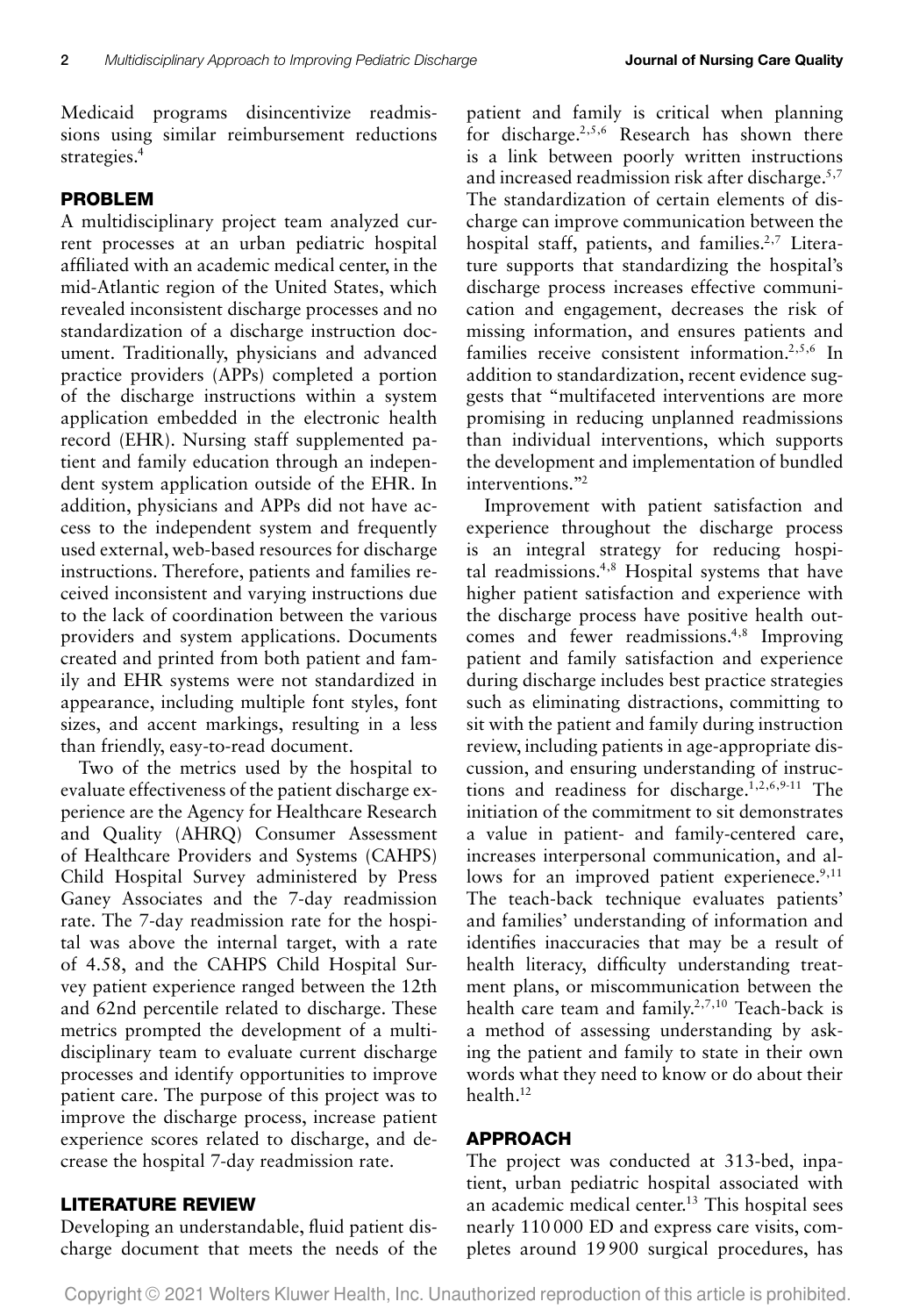more than 11 000 inpatient and observation admissions, and schedules more than 1 million outpatient visits annually.<sup>13</sup>

The project leaders used the Plan-Do-Study-Act (PDSA) cycle as a methodological framework to conduct a local operational improvement project, supported by nursing and physician leadership. The PDSA cycle is a commonly used methodology aimed at improving processes in the health care setting by assessing change to optimize a process.14

There were 5 intervention strategies implemented using a staged approach: (1) development of a Discharge Taskforce, (2) standardization of discharge instructions and patient and family education, (3) development of the EHR workflow (4) discharge best practice strategies, and (5) hospital-wide education (see Supplemental Digital Content, Figure, available at: [http://links.lww.com/JNCQ/A922\)](http://links.lww.com/JNCQ/A922). The initial 1-month phase included formation of the Discharge Taskforce and identification of key stakeholders. In the second planning phase, the team identified barriers to the current discharge process and developed a standard discharge process (standardization of discharge instructions and education, EHR workflow, and discharge best practice strategies) over 11 months. The final phase included a month long continuing education series to instruct physicians, APPs, and nursing staff and house-wide implementation.

#### **Interventions**

#### *Multidisciplinary taskforce*

The development of a multidisciplinary Discharge Taskforce was chartered to design, implement, and evaluate interventions to address the opportunities identified in the discharge process. The Discharge Taskforce had hospital-wide representation from nurses, physicians, APPs, nursing care coordinators, members from the Patient and Family Education Committee, Clinical Informatics Department, Information System Analysts, Pharmacy Department, Quality Services, Training and Education Services, and nursing and physician leadership. The taskforce met for an hour once a month for 13 months prior to the implementation of the new discharge process. In addition, the Discharge Taskforce used a shared leadership model for development of the discharge process, with members ensuring that all proposed interventions were aligned with the hospital's ethical guidelines and standards of care.

#### *Standardization of discharge instructions*

The multidisciplinary Discharge Taskforce standardized discharge instructions using Pennsylvania Patient Safety Authority (PSA) guidelines.15 Instructions were designed to include 5 key topics during discharge to prepare patients and families to manage care at home. As part of the PSA's National Patient Safety Forum ASK ME 3<sup>©</sup> campaign focus areas included activity, diet, follow-up appointments, medications that are new or have been changed, and what to do if symptoms return or worsen.<sup>15</sup> The taskforce developed a standard instruction template, with the required elements recommended by PSA and uploaded into the EHR as an electronic, modifiable instruction document for all health care providers to individualize based on patient needs. The format of the standard instruction template was designed to improve communication, ensure required aspects of discharge care (activity, diet, wound care, return to school) were included, and create a streamlined appearance of the discharge document.

To supplement the creation of a standard instruction template, the hospital adopted a new education learning platform to provide standard and updated resource materials to patients and families throughout the hospitalization. The education resource materials are embedded into the EHR and organized into topics related to diagnoses, medications, equipment, and other general care. The education learning platform offers general, easy-to-understand patient and family education including up to 12 languages.

## *Development of EHR*

The EHR workflow for discharge is an evolving document that allows all members of the health care team to develop patient discharge instructions throughout the hospitalization. The workflow consists of 4 sections that prompt providers to complete the entire discharge document. These include the following: (1) new order entry to provide physicians and APPs with access to discharge orders, including outpatient laboratory work, home care medical equipment, and therapies; (2) medications to manage home medications and order new prescriptions; (3) follow up to create and save follow-up appointments; and (4) patient education that all health care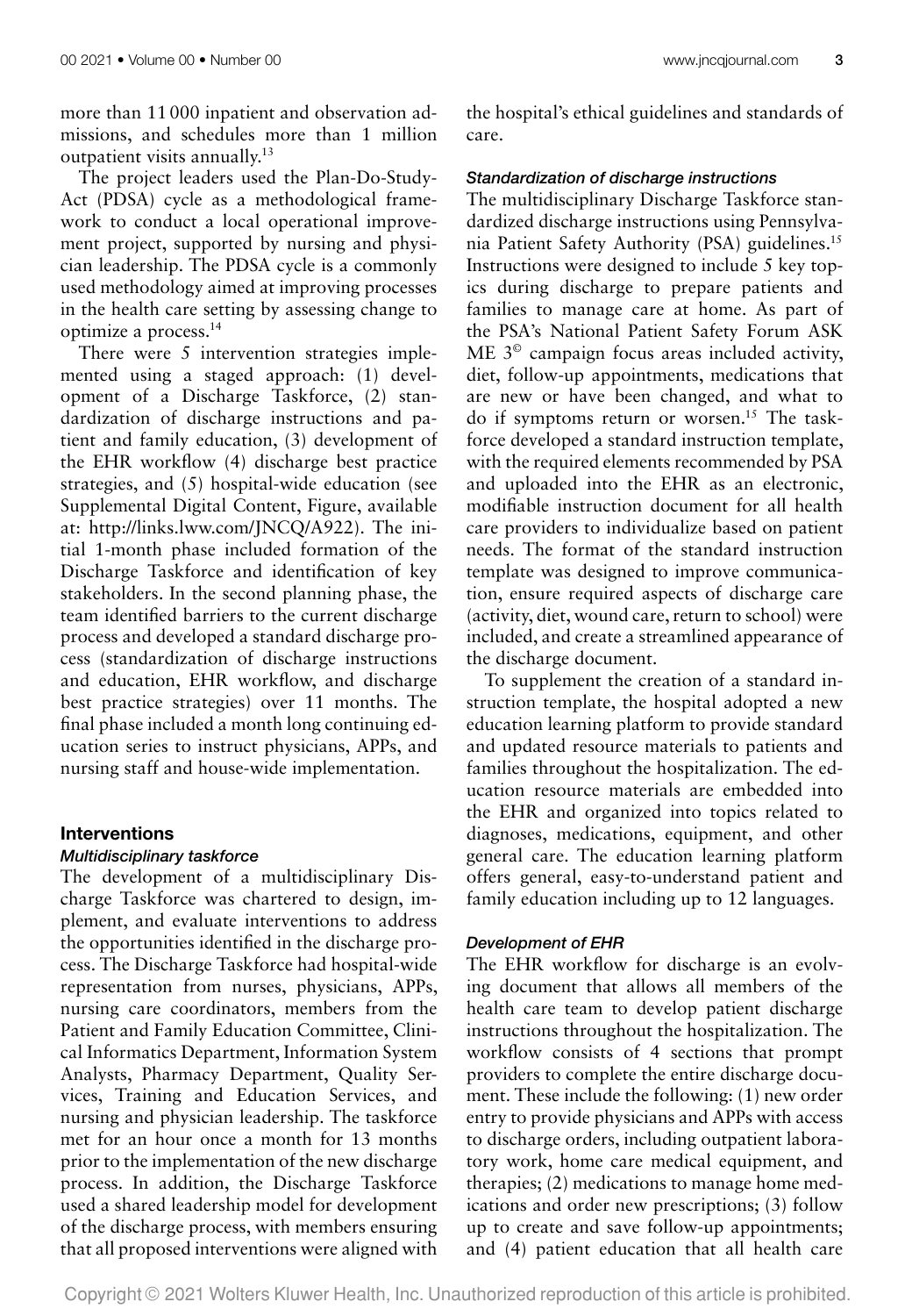providers can contribute to by adding patient education from the EHR-embedded learning platform and patient-specific discharge instructions using the standardized template. Physicians and APPs were responsible for completing sections 1 through 4 with nurses responsible for contributing supplemental education and discharge documentation (see Supplemental Digital [Content, Table, available at: http://links.lww.](http://links.lww.com/JNCQ/A923) com/JNCQ/A923).

Once all 4 sections are finalized and reviewed by the health care team, the information merges into a document that has identifiable headers for organization of information, ease of understanding patient education, and consistency in appearance for the patients and families and limits variations in communication of information. Upon completion, the discharge document is automatically sent to the patient's electronic health portal for patient and family access at any time, as well as others providing care for the patient in the ambulatory setting. Nurses used an additional tab on the EHR workflow, titled Nursing Discharge Documentation, to document the discharge assessment of learning.

## *Discharge best practice strategies*

The implementation of discharge best practice strategies included 3 categories focusing on the patient experience: (1) eliminating distractions, (2) improving the patient/family experience, and (3) ensuring readiness for discharge. In addition to the introduction of these strategies, reeducation regarding the use of the teach-back technique for evaluation of understanding for nursing staff was reviewed.

Eliminating distractions, such as handing off the nurse's portable phone, during discharge education was initiated to assist in a successful discharge by providing patients, families, and the health care provider more focused one-on-one time to discuss instructions, education, and allow questions to be asked and answered prior to discharge. Nursing staff were instructed to apply the teach-back technique when asking 3 open-ended questions upon the completion of discharge education to ensure understanding of: (1) follow-up planning, including appointments and laboratory testing, (2) who to call if the need for medical attention arises, and (3) changes in treatment or plan of care at home. The discharge education would then be concluded with a wrapup question, offering to answer any questions that may have arisen during teaching.

#### *Hospital-wide education*

The taskforce used a multimodal approach to implementation of the discharge process to ensure education on the new process was distributed and easily accessible to all hospital staff. Educational videos were the primary source of education. The videos were created and designed to highlight the major changes to the EHR system, process and role responsibility change, and best practice strategies for discharging a patient and family. Videos were approximately 5 to 7 minutes in duration and readily available within the hospital learning system for initial viewing and for future reference. The video for physicians and APPs was slightly longer in length because there were more significant changes associated with new responsibilities developed. To complement the videos, a resource binder was developed to be available on the units for health care providers.

Physician, APPs, and nurse staff members had the opportunity to practice using the discharge workflow bundle on a test patient. These practice sessions focused on the process for completing a discharge, how to place orders for discharge and home care needs, where to find patient education and patient instructions, and how to print the discharge instructions from the EHR system. In addition, members of the multidisciplinary taskforce conducted real-time rounding for 2 weeks postimplementation to provide support and resources to staff using the new process.

## **Data analysis and measures**

The Discharge Taskforce used the PDSA cycle to study the hospital quarterly readmission rate and overall patient experience trends. The team analyzed data using descriptive statistics and measures of central tendency for the quarter prior to and postintervention. The hospital readmission data are collected and reported internally through the academic medical center and calculated by dividing the number of inpatient readmissions per month by the number of inpatient discharges per month, per 100 patient discharges.

Patient experience related to discharge was reflected in the AHRQ CAHPS Child Hospital Survey metric "prepare child (to) leave hospital." The results are pulled from a third-party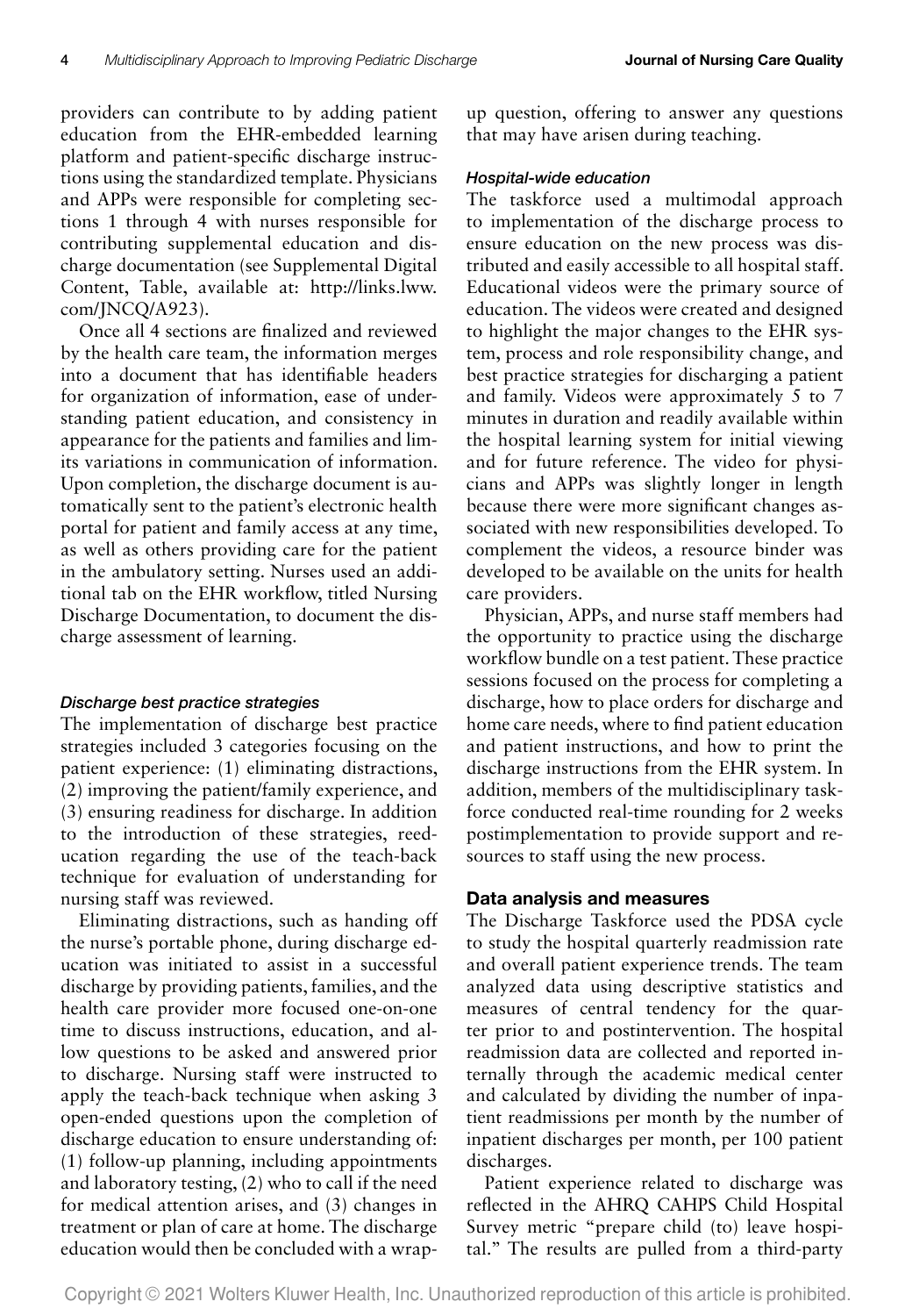administrator, and survey responses were inclusive of all inpatient hospital units during the project timeframe. The CAHPS Child Hospital Survey is a standardized tool that uses a Likert scale to assess the patient and family experiences with health care in 2 metrics of top box scores and percentile rank relative to peer group.16 Top box scores represent the percentage of respondents who gave the highest possible response on the survey scale in relation to each question.17 The percentile rank describes how well an organization performs compared with similar hospitals within a peer group and assists in the development of a benchmark for scoring.<sup>17</sup>

## **OUTCOMES**

The standardization of discharge was successfully implemented in spring 2019 in 14 inpatient units, 6 procedure areas, and 1 pediatric satellite surgical center. The inpatient areas discharged a total of 2149 patients and procedural areas discharged 1696 patients during the first month of implementation. In addition, 27 physician specialty and nursing service lines developed 350 separate instruction documents using the standard discharge template.

The initiation of the new, standardized discharge process was effective in reducing the 7-day readmission rate at the project facility. The project facility's 7-day readmission rate decreased from a preintervention rate of 4.58 to postintervention rates for 4 consecutive quarters of 3.92, 4.20, 3.44, and 3.41, respectively (Figure 1). Corresponding CAHPS Child Hospital Survey percentile rankings relative to peer group demonstrated an increase postimplementation. These percentile rankings ranged from the 12th to 62nd percentile preintervention and increased to range between the 65th and 95th percentile after the development of the Discharge Taskforce and initiation of the discharge process (Figure 2). Top box scores increased from 81% to 88% (Figure 3).

#### **DISCUSSION**

Physician and nursing executive leadership support was essential to implementing a process change of this magnitude. Through multidisciplinary collaboration, the Discharge Taskforce successfully implemented a standard discharge process. The project facility recognized key stakeholders within the discharge process and used a shared leadership model to identify gaps and strategize interventions for improvement. Although the project was driven by nursing staff, the inclusion of care providers across the inpatient admission continuum was imperative to the project's success as this enabled the team to clearly outline responsibilities for physicians, APPs, and nursing staff. This also ensured that all components of the new discharge bundle were fully integrated into practice (see Supplemental [Digital Content, Table, available at: http://links.](http://links.lww.com/JNCQ/A923) lww.com/JNCQ/A923).

The improvement in patient satisfaction scores demonstrated the impact of ensuring patients and families felt prepared for discharge. Integrating this discharge process at the project facility supports literature that suggests successful reassimilation to home life after hospitalization is related to a systematic, bundled approach to care.<sup>2,6,9,11,18</sup> In addition, the project results



**Figure 1.** Project facility 7-day readmission rate.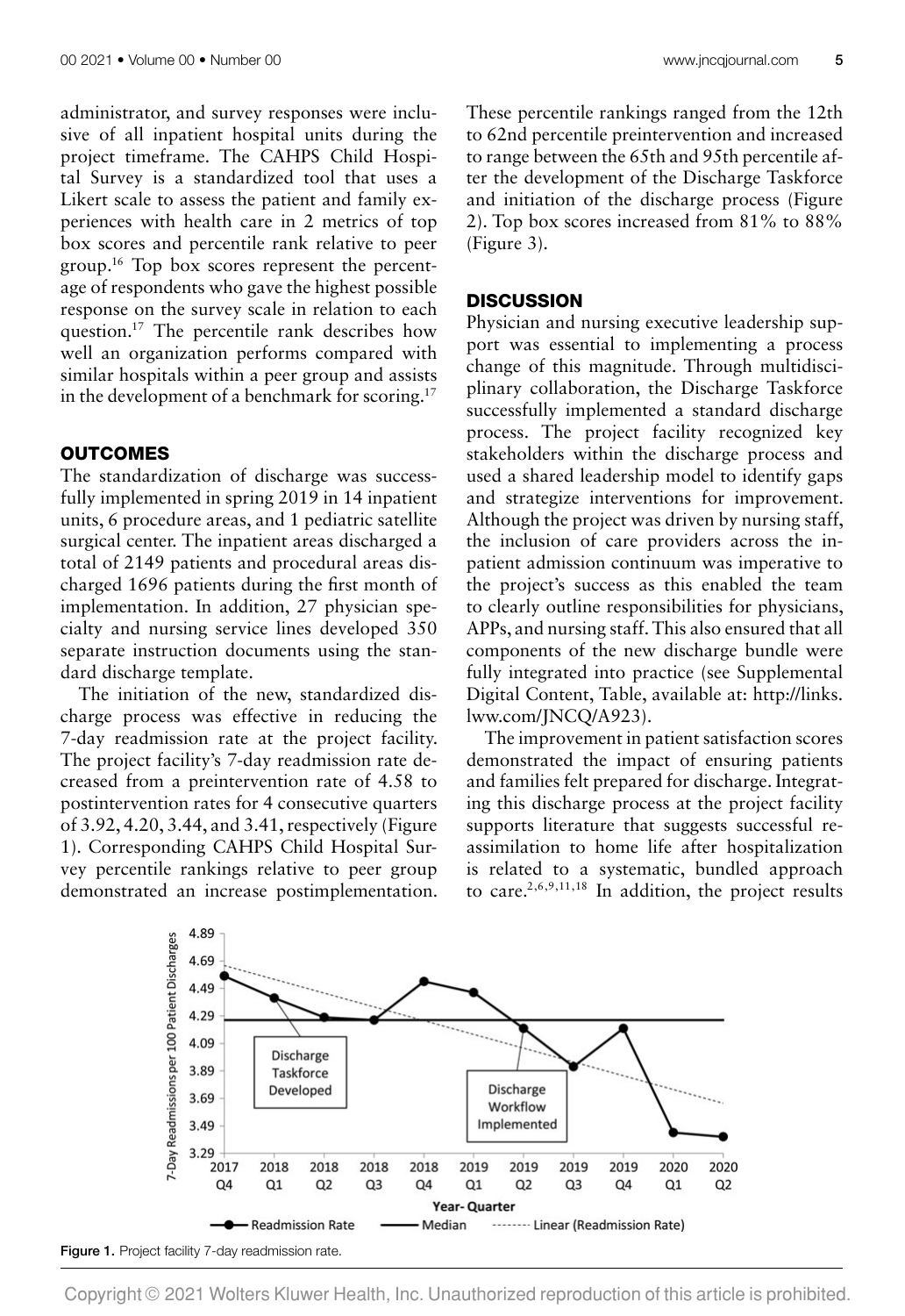

**Figure 2.** Patient experience: Discharge readiness. Data retrieved using CAHPS Child Hospital Survey (AHRQ, CMS) patient experience scores related to preparation for discharge at the project facility. Prepare Child (to) Leave Hospital Domain Performance administered by Press Ganey Associates collected between July 1, 2017, and June 30, 2020, via paper or electronic survey. During the July 2017-June 2020 time frame, 1387 surveys were received. CAHPS indicates Consumer Assessment of Healthcare Providers and Systems; AHRQ, Agency for Healthcare Research and Quality; CMS, Centers for Medicare & Medicaid Services.

demonstrated a reduction in readmission rates, which aligned with previous literature linking preparation of an effective discharge with a clear, consistent, and organized information exchange.1,2,6,9,11,18

#### **Limitations to Implementation**

The project was limited to a single site and the results are not meant for generalizability. Although the short-term impact of the development of project was beneficial in reducing the readmission rate and increasing patient experience scores, it is difficult to ascertain the sustainability of the results due to the COVID-19 pandemic influence on the second quarter of 2020 data.

In addition, there were limitations to implementing the EHR workflow. It was not possible to pilot the EHR workflow on specific units and was created in a test domain only. The inability to pilot the EHR workflow did not allow the Discharge Taskforce to preemptively identify potential problems with the functionality, ensure that all documentation was uploaded correctly, or troubleshoot errors. The new EHR workflow was only able to go-live in every inpatient unit, the satellite surgery center, and procedure centers simultaneously.



**Figure 3.** Patient experience: Top box scores discharge readiness. Data retrieved using CAHPS Child Hospital Survey (AHRQ, CMS) patient experience scores related to preparation for discharge at the project facility. <sup>a</sup>Prepare Child (to) Leave Hospital Domain Performance administered by Press Ganey Associates collected between July 1, 2017, and June 30, 2020, via paper or electronic survey. During the July 2017-June 2020 time frame, 1387 surveys were received. CAHPS indicates Consumer Assessment of Healthcare Providers and Systems; AHRQ, Agency for Healthcare Research and Quality; CMS, Centers for Medicare & Medicaid Services.